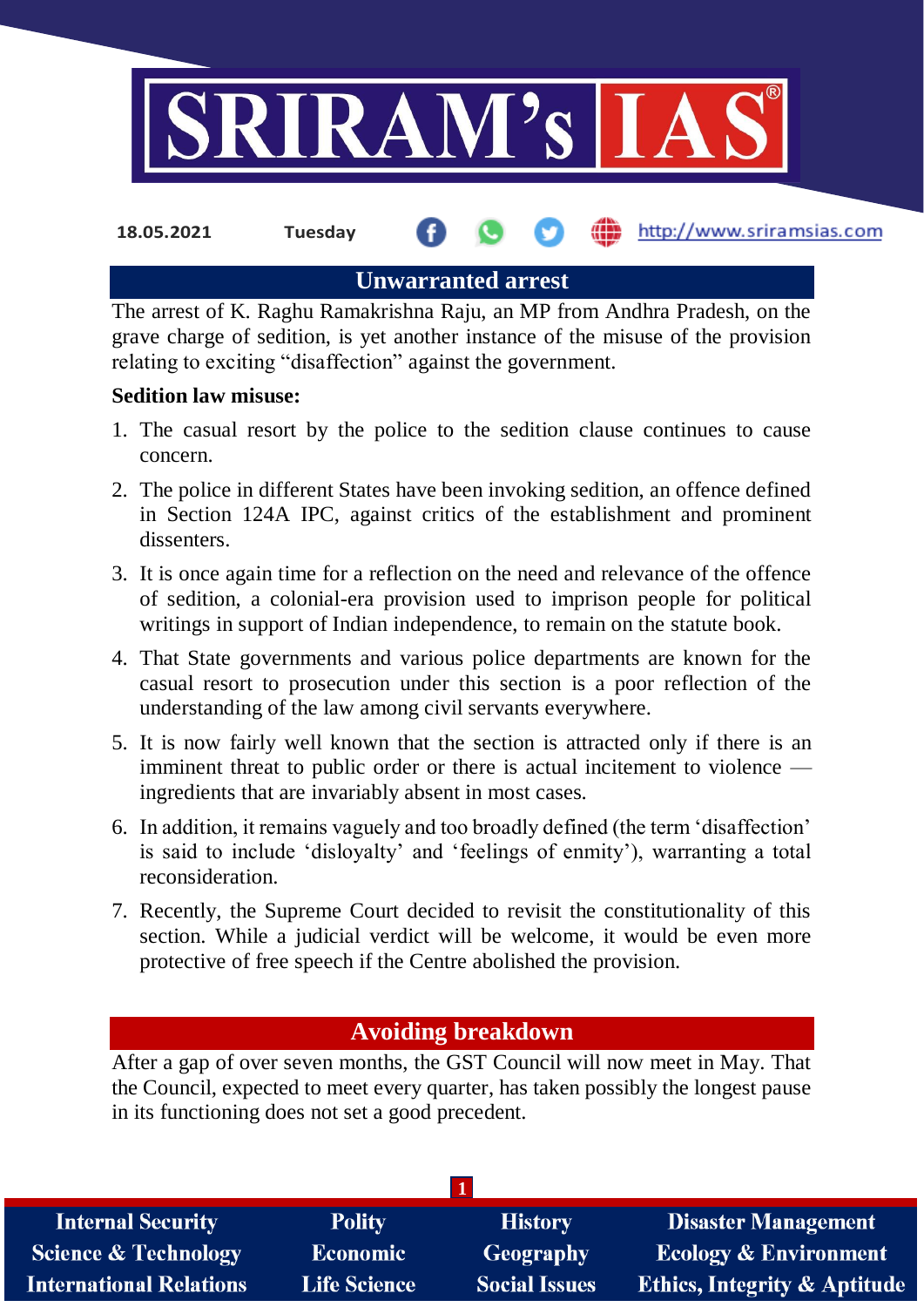

**18.05.2021 Tuesday**

## http://www.sriramsias.com

# **Highlights:**

- 1. Given the acrimony that transpired in its last few meetings over how the States' GST compensation dues for the pandemic-induced lockdown-dented 2020-21 were to be met, the long break makes Centre-State equations even more awkward.
- 2. States later reluctantly agreed to the Centre's proposal to raise ₹1.1 lakh crore of GST recompense dues through special market borrowings.
- 3. In the intervening period, the economy almost surged back to normalcy before being hobbled again by the second wave of infections. And unlike the first wave, there is a greater onus on the States now to figure out everything from what mobility restrictions to put in place, to vaccination sequencing, and the bigger headache of sourcing enough vaccines from within or outside India.
- 4. It would be necessary to get clarity on the modalities for receiving the  $\text{\textless}63,000$ crore GST compensation still due to states, along with this year's dues, in a timely manner.
- 5. Even more pressing is the demand to drop GST on the material to battle the pandemic, including the 12% tax on oxygen concentrators, 5% on vaccines, and on relief supplies from abroad.
- 6. In the case of vaccines and critical supplies, the more the imports, the merrier it is now.
- 7. An accommodative approach from the Centre could ensure India's fiscal federalism framework does not suffer an irretrievable breakdown at this calamitous juncture.

# **Prioritising the right to life**

**Need of the Hour:** A monthly cash transfer to informal workers will provide them relief and also revive the economy.

### **Multiple crises**

The majority of India's working population is today reeling from the impact of multiple crises:

1. a health emergency more ferocious than any in independent India;

| <b>Internal Security</b>        | <b>Polity</b>       | <b>History</b>       | <b>Disaster Management</b>              |
|---------------------------------|---------------------|----------------------|-----------------------------------------|
| <b>Science &amp; Technology</b> | <b>Economic</b>     | Geography            | <b>Ecology &amp; Environment</b>        |
| <b>International Relations</b>  | <b>Life Science</b> | <b>Social Issues</b> | <b>Ethics, Integrity &amp; Aptitude</b> |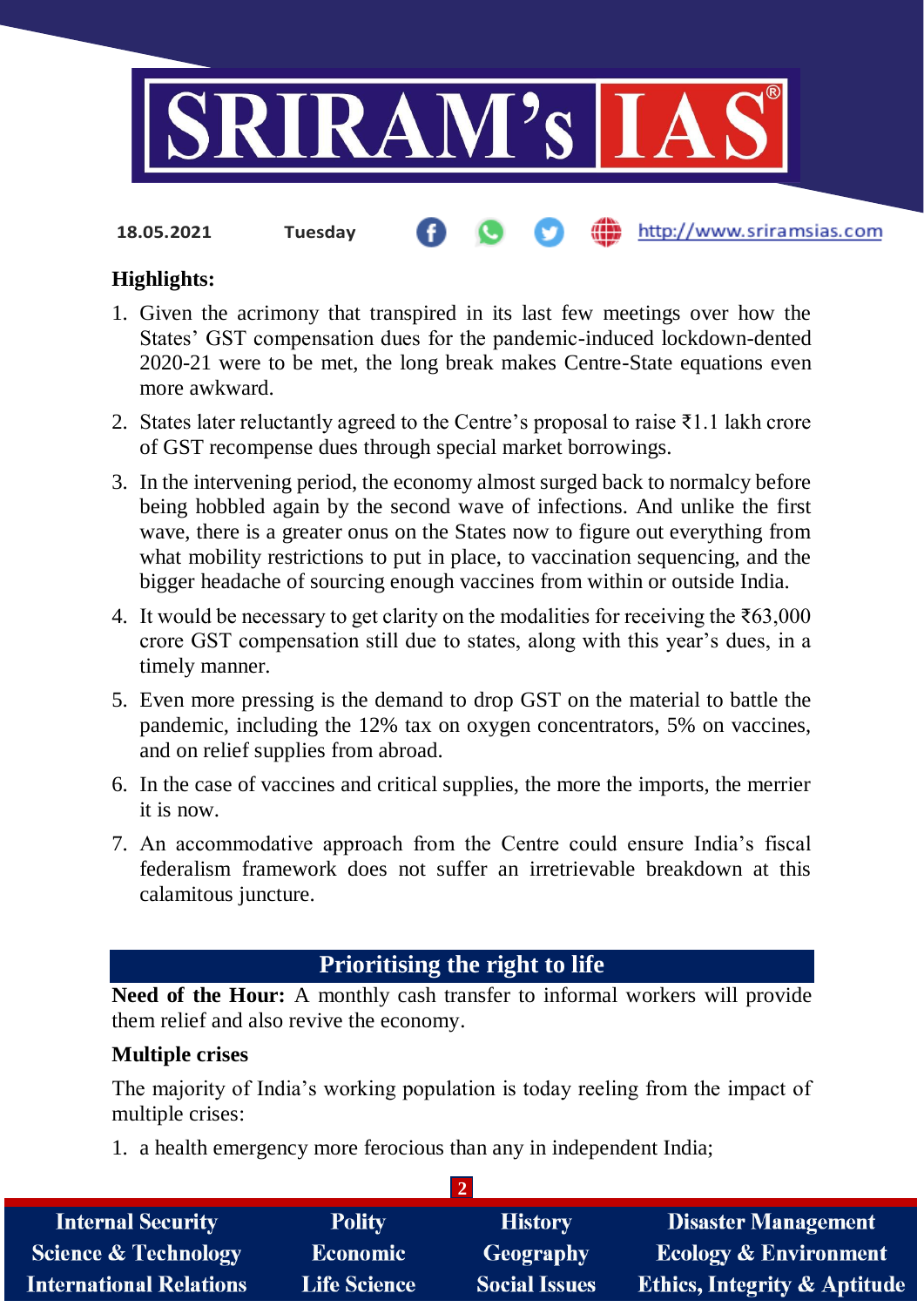

#### http://www.sriramsias.com **18.05.2021 Tuesday**

- 2. massive job losses and dramatic declines in incomes from work; and
- 3. significantly increased mass hunger and worsening nutrition.

# **Many failures**

- 1. The Supreme Court in May directed the Centre and the State governments of Punjab, Haryana and Uttar Pradesh to provide free rations without insisting on ID proof to all migrant workers and to run kitchens providing free meals twice a day.
- 2. The verdict was significant, but it fell short of being path-breaking for three reasons: it did not extend the facility to the country as a whole; it did not extend the facility to cover cash payments by the state besides meals and ration, and it made the facility a state largesse rather than a right.
- 3. At least 90% of workers are informal, with no legal or social protection, denied adequate compensation over the past year of lockdowns, restrictions and economic distress.
- 4. The consequences of inaction are going to be dire and long-lasting, not just for people experiencing untold suffering, but for the country and the future economic trajectory.
- 5. A recent study called 'Hunger Watch' reported that two-third of families eating less than they did before the lockdown, and a reduction in healthy food.
- 6. For a quarter of the families surveyed, incomes had fallen by half. It also found that hunger was higher in urban India compared to rural. The recent knee-jerk lockdowns will stifle the attempts for revival

### **Vaccine and right to life:**

- 1. Being vaccinated against COVID-19 is essential for defending one's right to life; and since the state must respect everyone's right to life, it must make the vaccine equally available to all irrespective of the recipient's capacity to pay.
- 2. This can be accomplished only if vaccination is free. In many other countries, including the most privatised medical systems like the U.S., vaccines are being distributed free to all the people.
- 3. This is the outcome of many grave failures of the Indian government: it did not ensure adequate production through compulsory licensing of more

| <b>Internal Security</b>        | <b>Polity</b>       | <b>History</b>       | <b>Disaster Management</b>              |  |
|---------------------------------|---------------------|----------------------|-----------------------------------------|--|
| <b>Science &amp; Technology</b> | <b>Economic</b>     | Geography            | <b>Ecology &amp; Environment</b>        |  |
| <b>International Relations</b>  | <b>Life Science</b> | <b>Social Issues</b> | <b>Ethics, Integrity &amp; Aptitude</b> |  |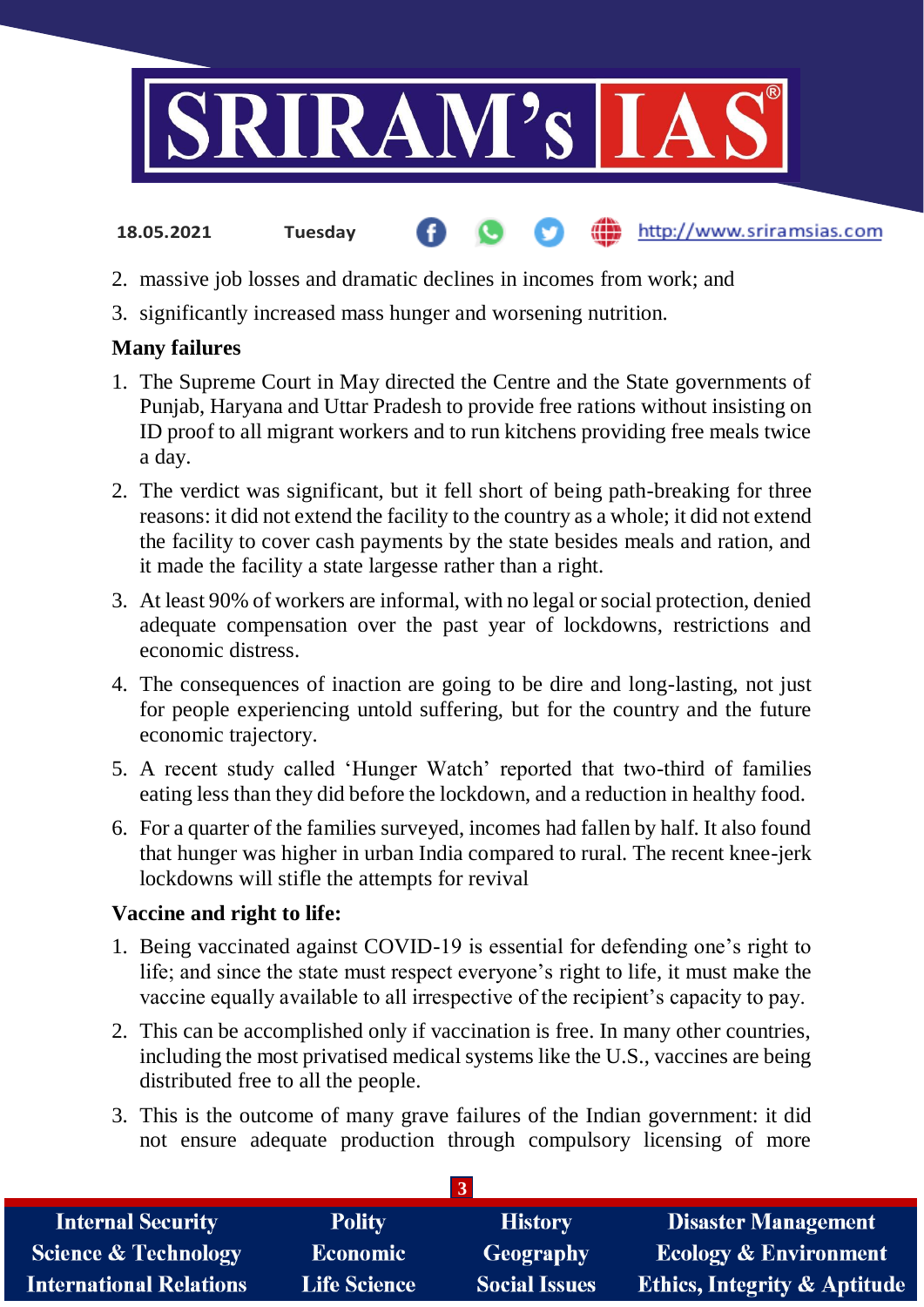

http://www.sriramsias.com **18.05.2021 Tuesday**

producers; it did not order enough vaccines; it reneged on its responsibility to provide these vaccines to State governments; it introduced differential pricing, forcing State governments to compete with each other and with private clinics to buy vaccines; and it allowed price gouging by Bharat Biotech and Serum Institute of India.

## **A significant fiscal package**

- 1. India is one of the few countries in the world that has not come up with a significant fiscal package to counter the health and economic effects of the pandemic.
- 2. It has remained fiscally conservative, and actual Central government spending over April 2020 to February 2021 shows a rise in non-interest expenditure only by 2.1% of GDP.
- 3. This explains why India's economy has been performing so poorly compared to other countries that were more battered by the first wave of the pandemic since most of them had significantly larger fiscal packages that were also directed towards providing income support to people.
- 4. The multiplier effects of public expenditure on cash transfers to the poor would have been much higher than if spent on infrastructure projects.
- 5. Free rations and meals, as mandated by the Supreme Court, though beneficial, have very little expansionary effect on the economy, since the bulk of the commodities required to come from the decumulation of existing stocks of foodgrains.
- 6. Thus, both the need to provide relief and the imperative to revive the economy demands that a monthly cash transfer, of about ₹7,000 per family (the rough equivalent of minimum wages), be made to people, over and above the provision of free meals and rations.

### **Way Forward:**

- 1. Expanded production and central procurement of COVID-19 vaccines, and distribution to States for free immunisation to all;
- 2. universal access to free foodgrains of 5 kg per month to all those who require it for the next six months;

| <b>Internal Security</b>        | <b>Polity</b>       | <b>History</b>       | <b>Disaster Management</b>              |  |
|---------------------------------|---------------------|----------------------|-----------------------------------------|--|
| <b>Science &amp; Technology</b> | <b>Economic</b>     | <b>Geography</b>     | <b>Ecology &amp; Environment</b>        |  |
| <b>International Relations</b>  | <b>Life Science</b> | <b>Social Issues</b> | <b>Ethics, Integrity &amp; Aptitude</b> |  |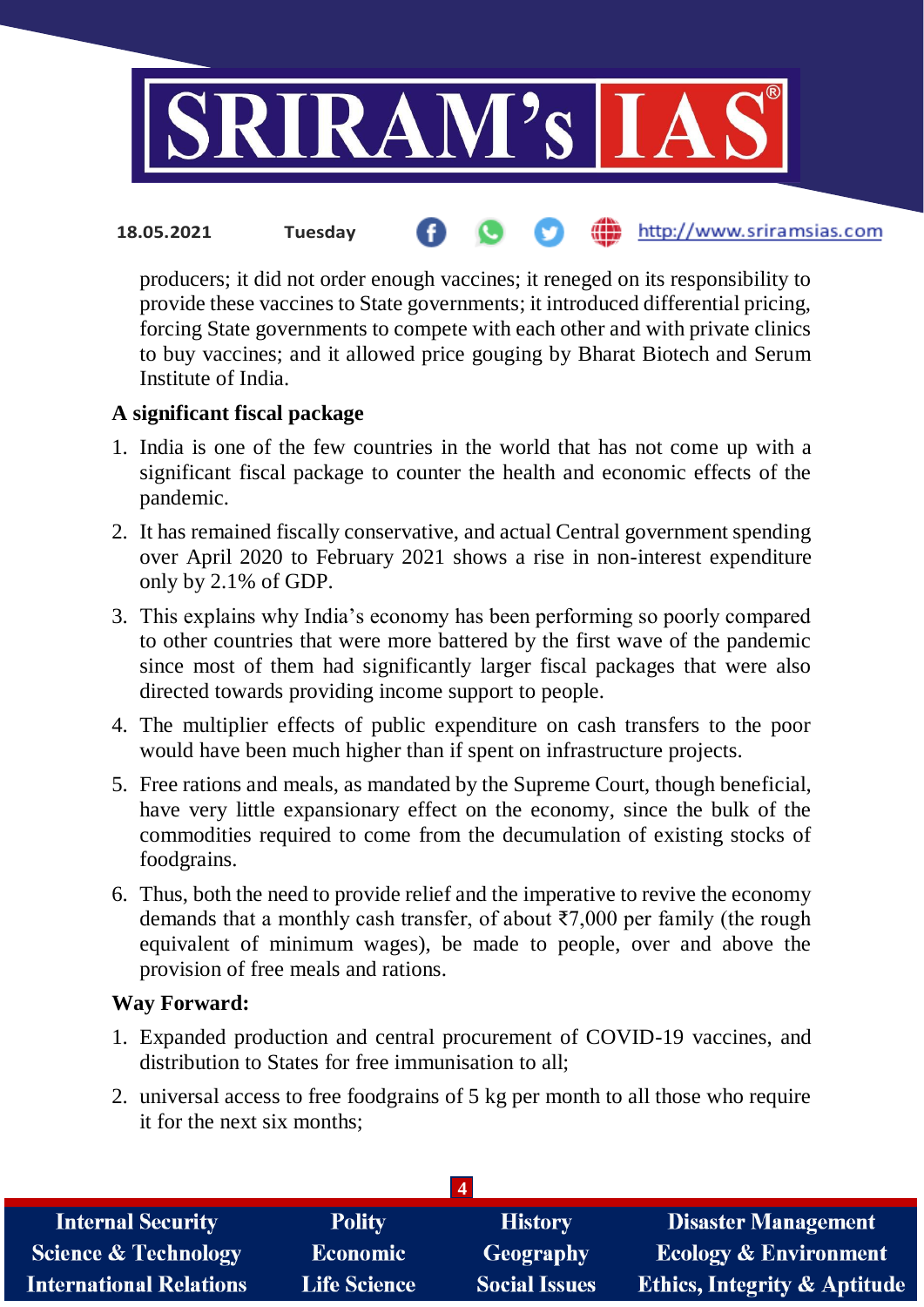

- http://www.sriramsias.com **18.05.2021 Tuesday**
- 3. cash transfers of  $\overline{57,000}$  per household for at least three months to those without regular formal employment;
- 4. increased resources to the Integrated Child Development Services to enable revival and expansion of their programmes;
- 5. making the MGNREGS purely demand-driven, with no ceilings on the number of days or the number of beneficiaries per household;
- 6. covering urban India with a parallel scheme that would also cater to the educated unemployed.

# **Walk the talk on TRIPS waiver**

**Crux:** The government should offer Covaxin's technology to domestic pharmaceutical companies and foreign corporations.

- 1. Member countries of the World Trade Organization (WTO) are under an obligation to ensure that their domestic intellectual property rights (IPR) laws conform to the requirements of the Trade-Related Aspects of Intellectual Property Rights (TRIPS) agreement.
- 2. When the pandemic hit the globe, India and South Africa piloted the proposal to waive key provisions of the TRIPS agreement on COVID-19 vaccines, drugs, therapeutics, and related technologies.
- 3. The core idea is that IPRs such as patents should not become barriers in scaling up the production of medical products essential to combat COVID-19.
- 4. The TRIPS waiver proposal, now backed by the U.S., is essential because it would give immunity to member countries from a legal challenge at the WTO if their domestic IPR laws suspend or do not enforce IP protection on COVID-19 medical products.

### **Foot-dragging on compulsory licences**

- 1. It is uncertain when the TRIPS waiver would be adopted, or what conditions it would be subjected to.
- 2. Meanwhile, nothing stops India from using the existing flexibilities under the Patents Act of 1970, such as compulsory licences, which are consistent with the TRIPS agreement, to increase the supply of COVID-19 medical products.

| <b>Internal Security</b>        | <b>Polity</b>       | <b>History</b>       | <b>Disaster Management</b>              |
|---------------------------------|---------------------|----------------------|-----------------------------------------|
| <b>Science &amp; Technology</b> | <b>Economic</b>     | Geography            | <b>Ecology &amp; Environment</b>        |
| <b>International Relations</b>  | <b>Life Science</b> | <b>Social Issues</b> | <b>Ethics, Integrity &amp; Aptitude</b> |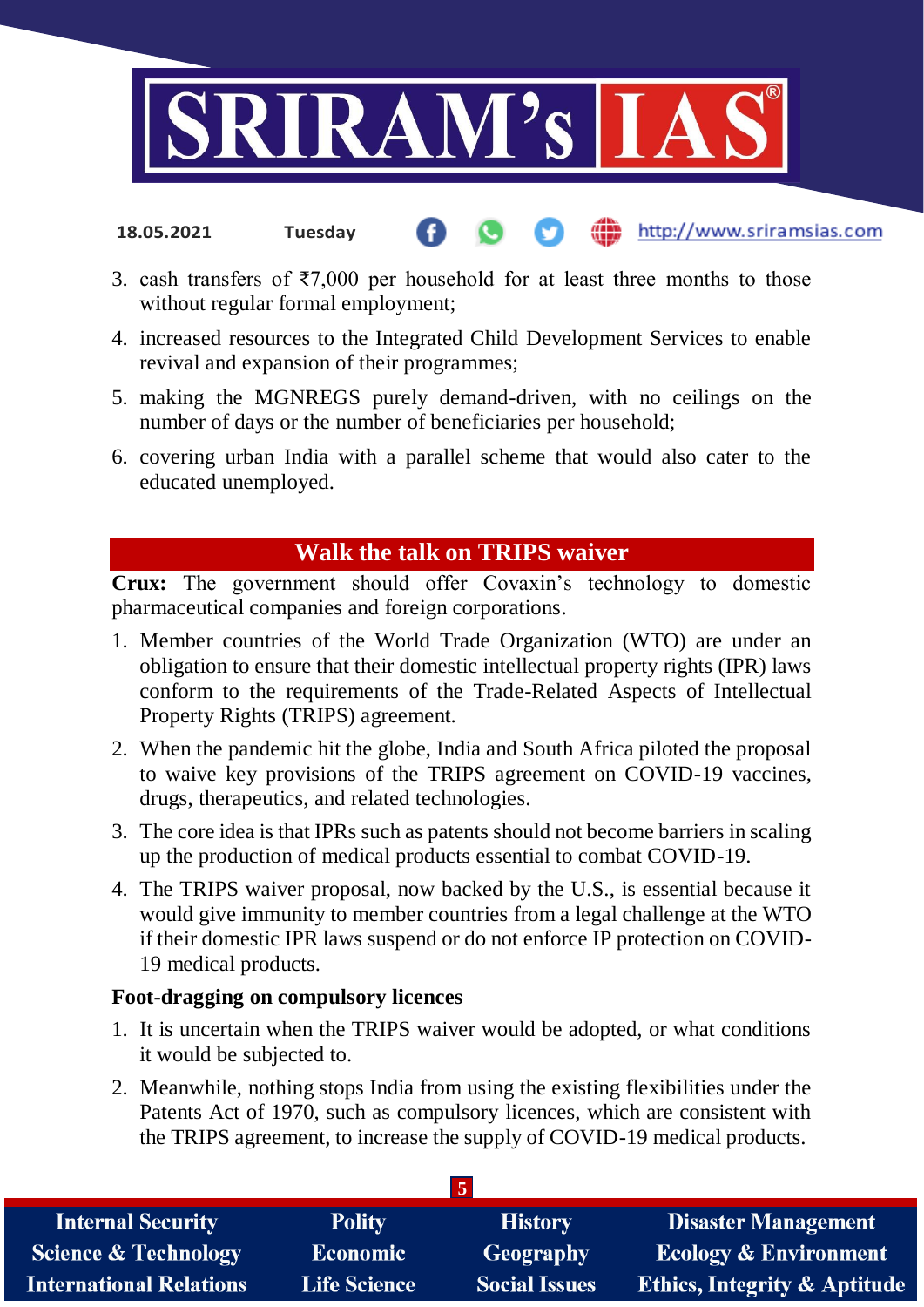

#### http://www.sriramsias.com **18.05.2021 Tuesday**

- 3. While issuing compulsory licences for COVID-19 vaccines in the absence of technology transfer is easier said than done, they can be used to augment the supply of drugs and other therapeutics.
- 4. For instance, Natco, an Indian pharmaceutical company, has requested a compulsory licence under Section 92 of the Patents Act for Baricitinib, a COVID-19 drug.
- 5. Likewise, there are demands that compulsory licences be issued for drugs such as Remdesivir to augment supply. Natco's application demonstrates that the option of issuing compulsory licences is available to the government.
- 6. However, despite the nudging by the judiciary and others, the government inexplicably hasn't made use of compulsory licences in the pandemic. This is ironic because India has historically played a leading role in mainstreaming TRIPS flexibilities like the compulsory licence at the WTO.

#### **Wrong reasoning:**

- 1. To make matters worse, the Central government, in an affidavit filed before the Supreme Court a few days ago, suggests that issuance of compulsory licences will not be effective.
- 2. Specifically, the affidavit states that the main constraint in boosting the production of drugs like Remdesivir is the unavailability of raw materials and essential inputs.
- 3. Therefore, the government's stand before the Supreme Court is not only contradictory with India's position at the WTO but also severely undermines it. This would make the TRIPS waiver negotiations arduous.
- 4. To make its TRIPS waiver stand convincing, the government needs to make aggressive use of Sections 92 and 100 of the Patents Act to license all patents necessary to make COVID-19 medical products, without waiting for a private party to apply for a licence.
- 5. An assertive posture on compulsory licences would also have the advantage of forcing several pharmaceutical companies to offer licences voluntarily.

### **Licensing Covaxin**

1. India's development of Covaxin is a spectacular scientific achievement. Given the involvement of taxpayers' money in the development of Covaxin, the government has a stake in its IPR.

| <b>Internal Security</b>        | <b>Polity</b>       | <b>History</b>       | <b>Disaster Management</b>              |  |
|---------------------------------|---------------------|----------------------|-----------------------------------------|--|
| <b>Science &amp; Technology</b> | <b>Economic</b>     | Geography            | <b>Ecology &amp; Environment</b>        |  |
| <b>International Relations</b>  | <b>Life Science</b> | <b>Social Issues</b> | <b>Ethics, Integrity &amp; Aptitude</b> |  |